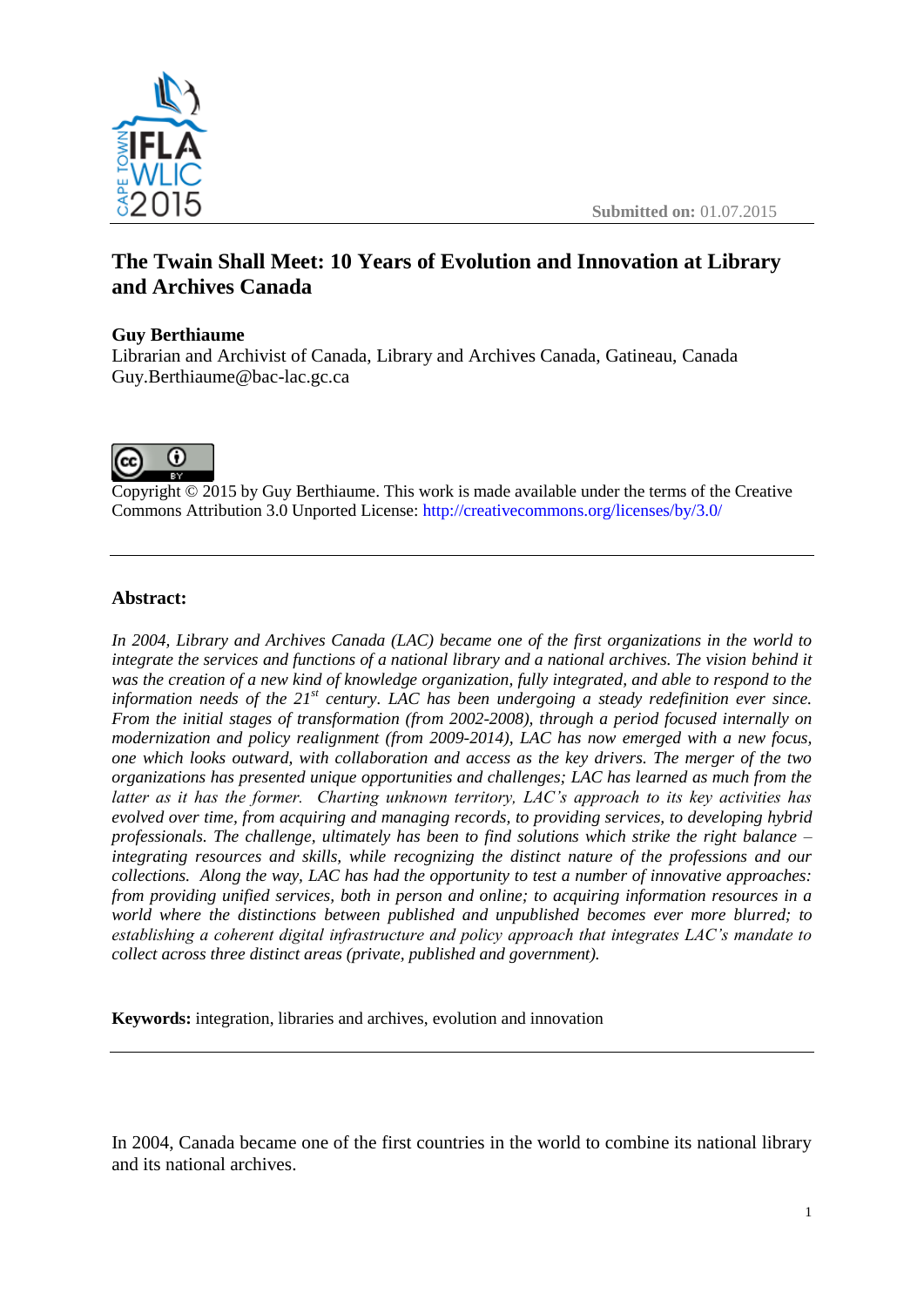Behind the creation of the new institution called Library and Archives Canada (LAC) there was the vision of a new kind of knowledge organization, fully integrated between two disciplines and equipped to respond to the information demands of the  $21<sup>st</sup>$  century.

It was a bold idea. Revolutionary even.

Ian Wilson, one of the visionaries behind LAC and the first Librarian and Archivist of Canada, put it this way:

Canada is a dialogue between the past, present and future, and what we've done is to establish a new, national cultural institution, built on two great traditions, but hopefully *going into areas that neither institution could reach in the past.*

LAC has been going into these new areas ever since, gradually redefining itself as a result.

A new hybrid institution housing books, serials, images, art, documents, recorded sounds and objects in a single collection, offering seamless access, and involving the common work of two unique disciplines creates an environment that remains fascinating.

The initial idea was so ground-breaking that a new term had to be created: "documentary heritage", an expression with enough scope to encompass everything such an organization could collect, preserve and share.

The adoption of the term "documentary heritage" turned out to be prophetic, as Canada's collective memory would morph and twist into numerous shapes over the years, some of which would prove to be as fleeting and fragile as a tweet.

#### **The early years: catalysts for change**

From 2002 to 2009, LAC underwent a process of transformation. The aim was not simply to combine two functions but to create something new: an integrated knowledge-based institution for the  $21<sup>st</sup>$  century and beyond.

LAC's mandate reflected those of both the National Library and the National Archives, including the collection of our documentary heritage and the management of information within the federal government, but it widened the scope.

The most significant new aspect of the combined mandate was to make Canada's documentary heritage known and more accessible to Canadians.

It was a promising marriage between two highly respected yet professionally distinct organizations.

The National Library had been created to serve Canadians and Canadian libraries in 1953.

The National Archives, founded in 1872, was responsible for government records, but also for private archives, as well as documentary art, photographs, maps, audio-visual materials, medals, and even globes.

Together, they had a mandate for collecting an unprecedented range of material, both published and unpublished, digital and analogue, public and private, and in all kinds of media.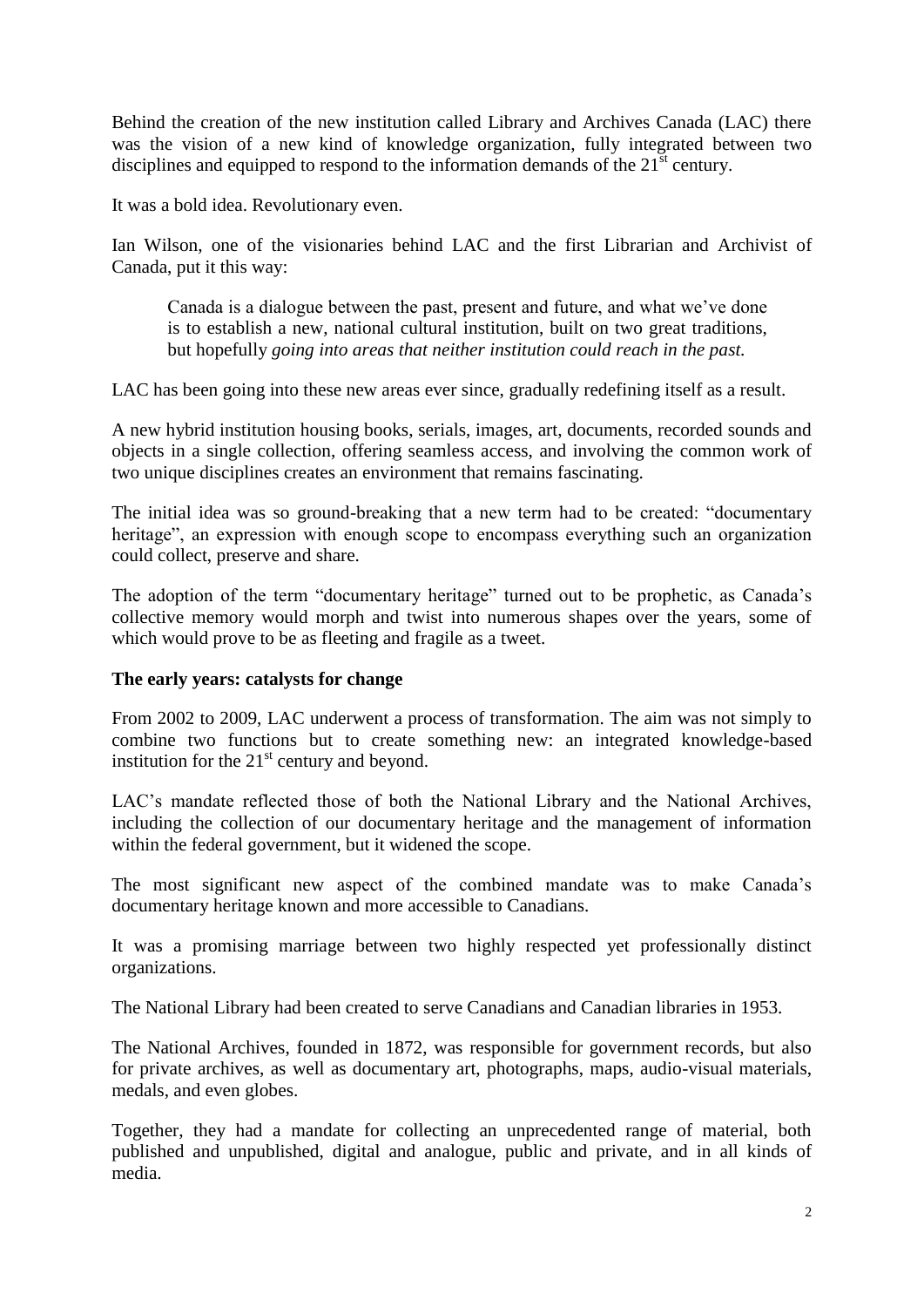But at the same time, there was a growing need to refine the role of LAC in a changing information environment, and a recognition that no single memory organization could manage all of this alone.

The new LAC sought out fresh ideas, new partners.

Staff, users and stakeholders in every province and territory were consulted in developing a guiding document called *Directions for Change*.

Its purpose was to move LAC from being a primarily analogue organization to one that was primarily digital, from being largely independent to one that worked increasingly with partners, and from an organization that was mostly operational to one that blended operations, policy, and the flexibility to enable other memory organizations to fulfil their mandates.

Under *Directions,* access was the primary driver, digital was recognized as the norm, and the key focus was on the client.

## **LAC responds**

During the transformation years a great deal of work was undertaken at LAC to address the information needs of a new generation, hungry for content.

During this same period, documentary heritage content was experiencing its own metamorphosis, and so Legal Deposit was extended to include not only published materials, but electronic publications, geomatics, digital music and online newspapers.

A Digital Collection Development Policy was created to guide the selection of Canadian websites and e-publications, and LAC began sampling the Canadian Internet to get snapshots of websites to be preserved.

From its very conception, LAC was determined to integrate its core functions: this produced a common acquisition orientation for published and unpublished materials, a common preservation plan, and 'catalytic initiatives' to share metadata for all LAC holdings and integrate reference services. . There was also major investment in integrating systems, with a notable success in developing a common holdings management system for archival materials and bibliographic material in high density storage.

At LAC, both physical and virtual access are now unified: there is a single on-site reference service at 395 Wellington Street in Ottawa, and one website, offering a single point of access to materials across the organization.

LAC had gained significant momentum, but amalgamation was not an easy process. First of all, it meant the marriage of two very different cultures: library and archival.

For some who had worked in the National Library, it meant the erosion of a distinct public identity which had been many years in the making.

And for those in the National Archives, it meant a much greater emphasis on a standardization of practices and on public access to holdings.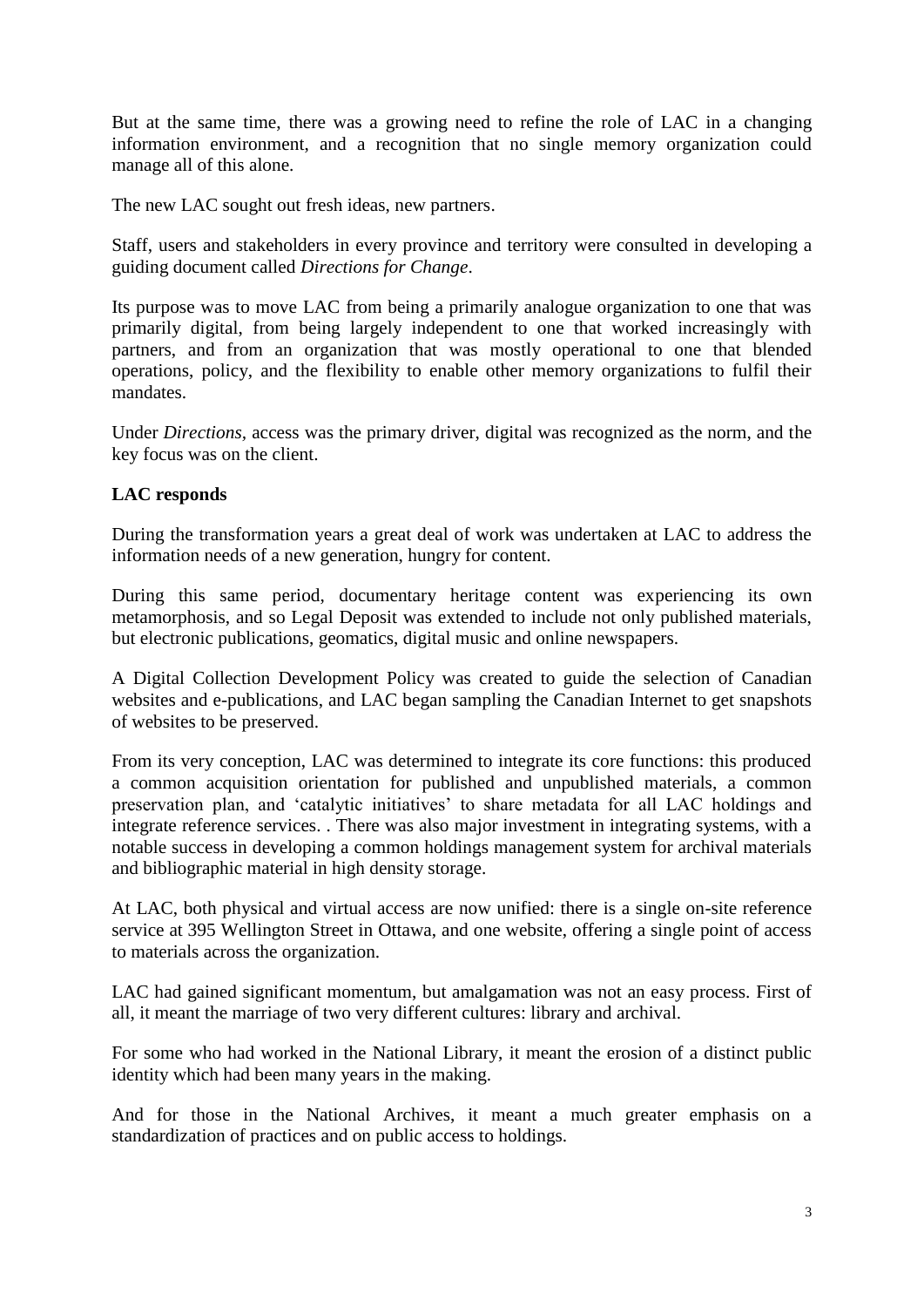The marriage had a bit of a rocky start. There were different ways of working, tools and standards, which meant there were arguments, growing pains, and on occasion, outright resentment.

Naturally there were territorial tensions, between private archives, government archives, and published heritage.

Both disciplines needed to think beyond their individual professional interests to the major lines of LAC's new mandate.

But as the organization was making progress on this front, the stage was set for another turning point in LAC's development.

### **Turning inward: facing cutbacks, modernizing policies**

The years between 2009 and 2014 were not easy ones for LAC.

First, the organization experienced the budget cuts that affected all government departments and agencies, and lost almost one-fifth of its employees.

A number of longstanding programs were eliminated, including Inter Library Loan and the National Archival Development Program, which had provided modest funding to archives throughout the country.

Yet vital work was nevertheless going on at LAC, including the modernization of many of its systems and approaches.

It was a time of intense experimentation. Pathfinder projects were created to test new ideas by, for example, using digital technology to improve access to archived newspapers, and creating a collection plan for Aboriginal resources that would cut across all acquisition streams. Subsequently, ten modernization innovation initiatives addressed topics such as improving stakeholder engagement, enhancing access to its holdings and modernizing reprography to provide digital rather than paper copies to clients.

It was also a time of major improvements to infrastructure: a state of the art nitrate storage facility was opened, as was a major new storage centre focussed on LAC's preservation collection of published material and newspapers.

LAC also began a ten year strategy to preserve hundreds of thousands of hours of at-risk audio and video recordings – a project that is now in year seven.

Unprecedented online access to Canadian historical records was secured through a collaborative partnership between LAC and the online family history site, Ancestry.ca.

Preliminary negotiations began with OCLC to replace AMICUS, our catalogue for library holdings, with an updated system that could manage acquisitions, cataloguing, access, circulation and resource sharing.

LAC's capacity to preserve digital content went from a rate of 3 million images per month to 8 million images per month.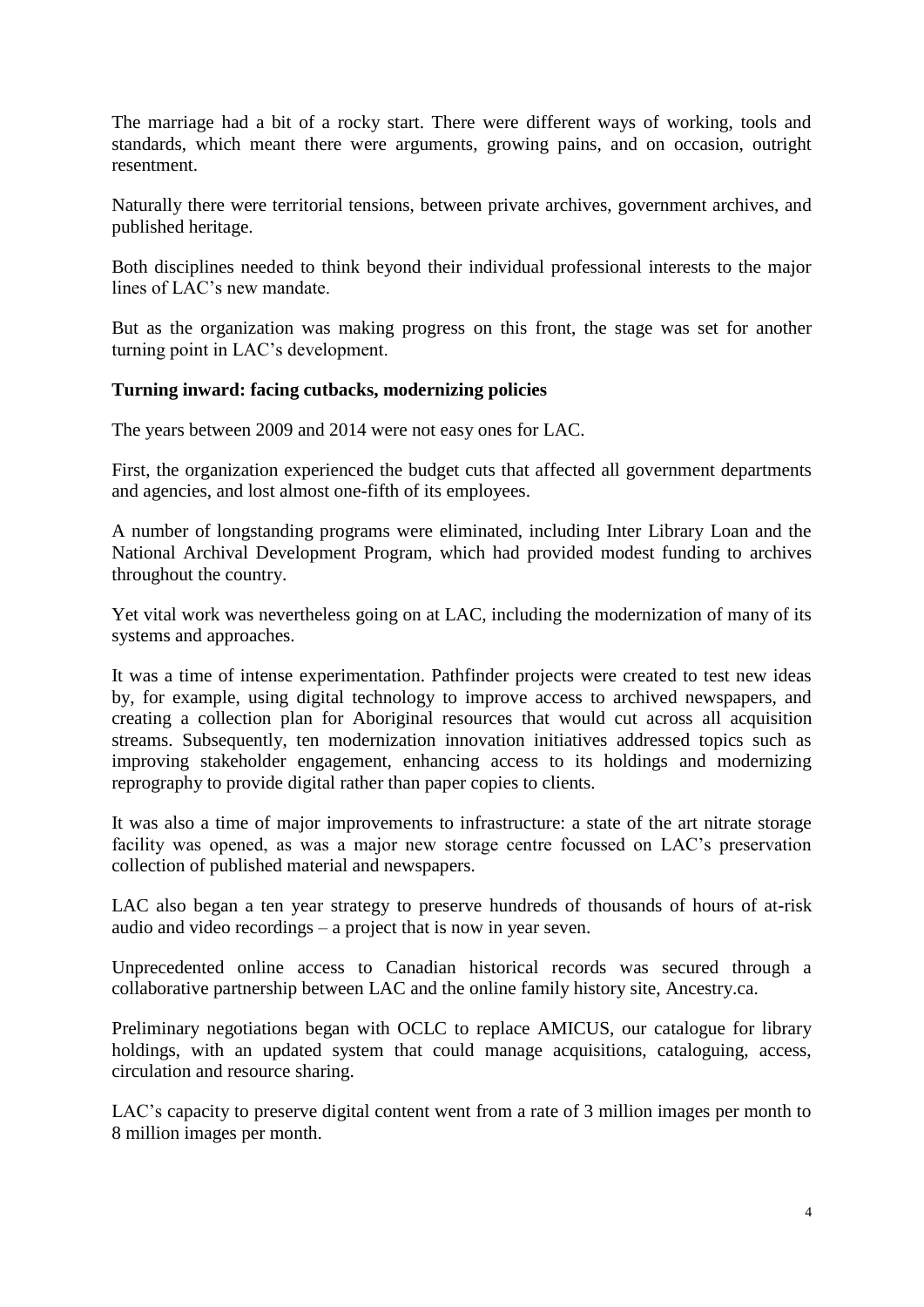What characterized and defined this period was an attempt to use a common approach for acquisition, stewardship and access throughout LAC, one which applied to both archival (unpublished) and published materials. During this period LAC created the policies to support integration and to guide the organization into a digital future.

This was no small achievement. There were hundreds of individual policy instruments which came along with the merger, from both the National Library and the National Archives, and they each had different goals, different means of being achieved.

There was an enormous need to sort through them and create the policies which would reflect LAC as a holistic organization, aligned towards common goals.

For example, how would LAC make consistent acquisition decisions?

If access was the primary driver behind the new organization, how would it balance the myriad government laws and policies with both professional standards and client expectations?

For example, how would LAC's interpretation of the Official Languages laws, combined with government standards for online accessibility for the visually impaired, as well as privacy laws, affect its ability to put a handwritten letter from the 1950s online?

How could the organization possibly undertake mass digitization programs under such circumstances?

To answer these kinds of questions, LAC constructed a policy framework that would inform all of its efforts to document and preserve the nation's history.

This integration reflected a deliberate choice on the part of senior management, who could have gone in a very different direction.

For example, Bibliothèque et Archives nationales du Québec, the provincial institution that also merged library and archives a year after LAC, chose to organize its operations according to professional distinctions.

Thus, they have a directorate for the public library, another for the national library and, a third for the national archives.

## **LAC, outward bound**

By 2012, LAC's agenda continued to be driven by the process of modernization, to cope with the explosive growth of online information, the changing access needs of Canadians, and the need to align resources with those needs.

Long-term preservation of digital holdings and developing further a client-centered approach to access in the digital age surfaced as some of the key areas where work remained to be done.

A number of important lessons were learned during this period.

In terms of the digital/analogue worlds, LAC had discovered that they could co-exist, quite comfortably, side by side. One did not need to eclipse the other in order to survive.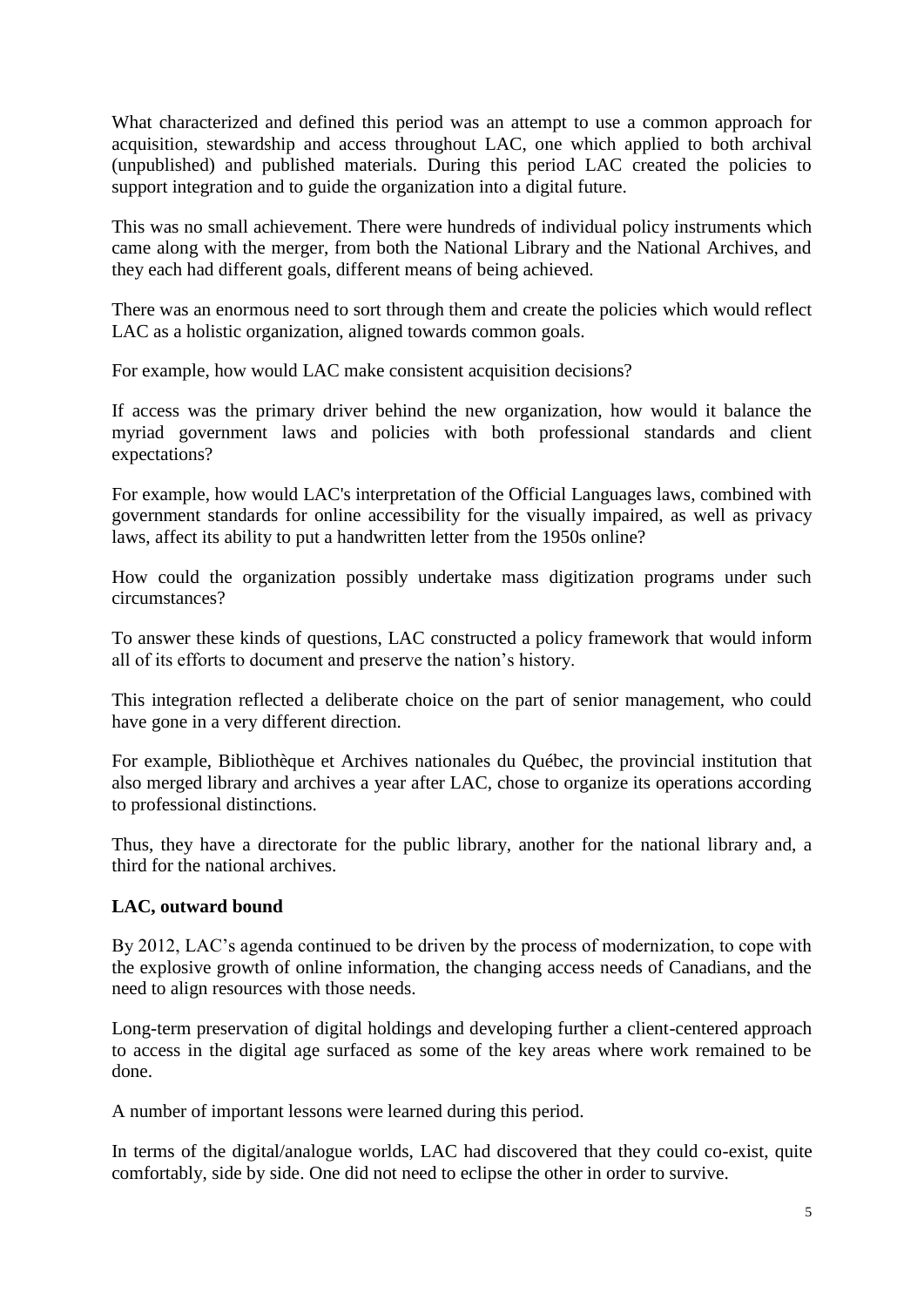For example, LAC integrated digital services into its orientation and reference services, so that help could be offered online, in person, by phone or in the mail.

LAC also realized that it was neither popular nor effective to expect professionals from the library or the archival disciplines to give up their individual identities.

They could work together, and yet differently, in a way that respected their individual strengths and that strengthened the organization as a whole.

By freeing them to work side by side, in a way that did not impose one set of professional practices on another, they were also free to learn from each other.

When I arrived as the new Librarian and Archivist of Canada, in June 2014, I signalled access and client needs as the major goals for LAC, recalling the original vision of transformation set back in 2002.

But I wanted to re-open the conversation about how LAC was going to achieve it, because, in my view, the way forward was even more collaborative than previously thought.

Four key commitments for LAC were introduced to help define and restore LAC's place in the documentary heritage community, ensuring that LAC would be an institution

- that is dedicated to serving its clients;
- at the leading edge of archival and library science;
- proactively involved with national and international partners in an open and inclusive way; and
- that has greater public visibility.

For all of this to happen, it was clear we needed ongoing debate and discussion, among as many partners as possible, from LAC staff to private citizens, from galleries, libraries, museums and archives to private sector and not-for-profit players, from governments to heritage associations, and beyond.

LAC is, by its very nature, a collaborative organization. It was designed to juxtapose the landscapes of two venerable disciplines, to integrate expertise and technology, and to offer a seamless kind of service to an increasingly seamless world. But in its first ten years, the comprehensive map of LAC had yet to be drawn.

## **Working in concert**

LAC is one of the only organizations of its kind. By being both a national library and a national archives it has a unique opportunity to question the old ways of doing things, to find new routes to fulfil its mandate, and to mirror back the society we are busily documenting – one which is fluid, interconnected, spontaneous, and decidedly un-hierarchical.

This is no small challenge for a government agency. But it can be done, provided it is done together with our partners.

It means that we work with smaller groups, which have specialized needs, as well as larger networks, which bring these smaller groups together to paint a bigger canvas.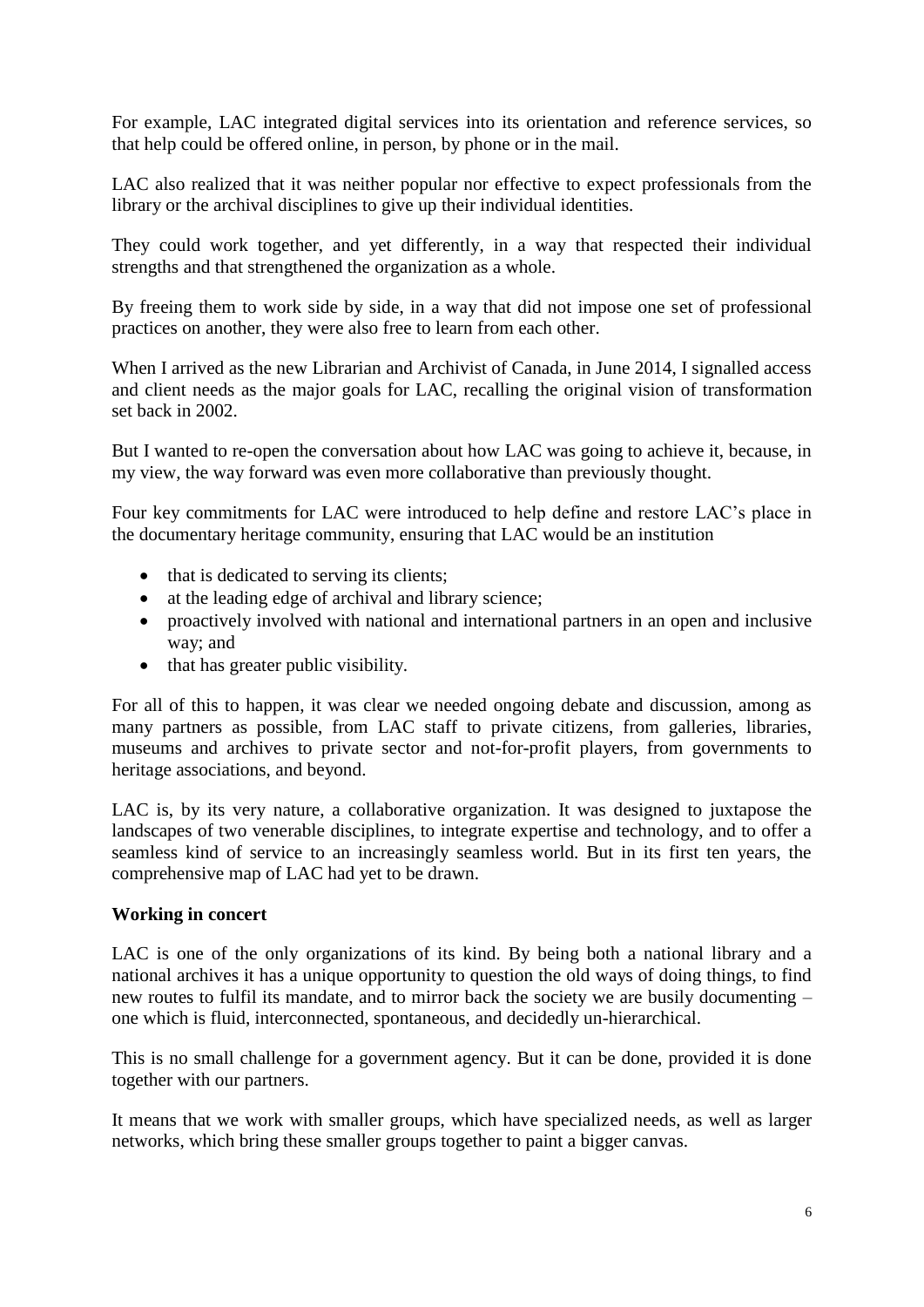It means that we look beyond our traditional partnerships to those whose members are not librarians, archivists, or historians.

That we seek advice as broadly as possible, and involve individual citizens in our work.

That we recognize not only our role in preserving an accurate record of our culture, but that of a great many others.

And that we listen with respect, and respond with understanding.

There is no shortage of content; it is all around us. Private, published, and government, in our case.

But the process of how we make it available and accessible is something we need to think about collectively.

### **Seeking advice**

If LAC is to take full advantage of its "dual citizenship," it needs to seek advice as broadly and as often as it can.

There are very few existing models of similar organizations to follow or learn from.

With this in mind, LAC took stock of two reports on the state of libraries and archives in Canada that were published last year and listened with interest to their conclusions before responding with action to their recommendations.

A report from the Royal Society of Canada was released in November, 2014. It was entitled *"The Future Now: Canada's Libraries, Archives, and Public Memory."*

One of its major recommendations was the need for LAC to develop strategic, long term plans in consultation with our partners.

As a result, our next three-year plan, for 2016-2019, will be developed after we have consulted with our staff, our clients, and our stakeholders.

Public consultations have already begun, through town halls being held at various locations across Canada.

The Report also pointed out the need to align the library and archival cultures, to renew our role on the international scene, to actively participate in Canada's library and archival associations, and to work more closely with Government of Canada decision-makers.

As noted earlier in this paper, I am firmly committed to respecting the different nature of the two professional cultures, while ensuring that their roles complement each other, and have already broadened LAC's presence in a number of important networks both in Canada and abroad.

And during the past year in particular, LAC has been playing a key role in the federal open government initiative, introducing a new directive designed to make government records immediately accessible.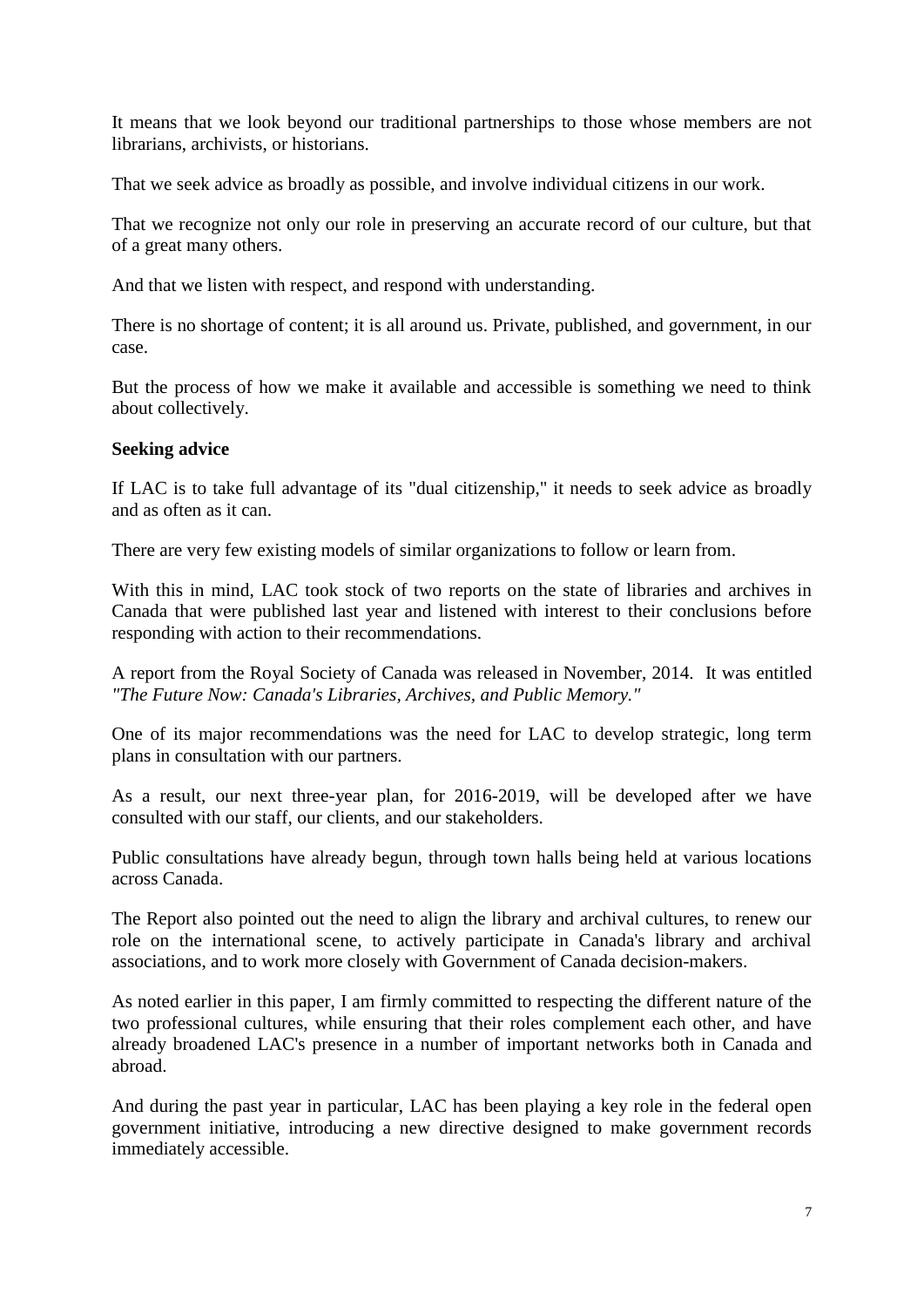Indeed, our new directive establishes that, with a few exceptions, government records will be open for consultation from the time they are transferred to LAC.

We call this approach, "open by default". That is, free of access restrictions, while respecting policy and legal requirements.

LAC is also engaged in ongoing discussions through the creation of a Stakeholder's Forum, with its key partners in the library and archival communities, and with its staff, through organized open discussions held in a relaxed café-style setting.

The Royal Society's report also stated that: "a national digitization program, in coordination with memory institutions across the country, must be planned and funded to bring Canada's cultural and scientific heritage into the digital era to ensure that we continue to understand the past and document the present as guides to future action."

LAC will be developing a National Heritage Digitization Strategy with its partners, designed to focus the efforts of Canada's memory institutions and to develop new opportunities among documentary heritage communities.

It will cover both published Canadian heritage, such as books and newspapers, and public and private Canadian archival collections, including documents, photographs and art.

The second report recently published had been commissioned by LAC from the Canadian Council of the Academies.

It is entitled *Leading in the Digital World: Opportunities for Canada's Memory Institution and* it points out how the digital revolution has radically changed the relationship between memory institutions and the general public, and the need for memory institutions to develop ongoing permanent relationships with the public.

The report also pointed out to what extent it is essential – in keeping with best practices developed at the international level – that Canadian memory institutions work with the private sector on digitization initiatives.

For example, LAC's partnership with Canadiana.org has enabled the digitization of more than 35 million images from more than 20,000 reels of microfilm.

And thanks to an innovative partnership with Ancestry.ca, eight of LAC's collections, approximately seven hundred thousand images, have been digitized and made available on Ancestry.ca's website, including the 1921 census records, and records of those killed in action during World War Two.

## **Mirroring our world**

History has always required memory institutions to respond to the unfolding of society itself, with all its shifts and unexpected consequences.

So it seems obvious that such institutions cannot stay the same, and that they must evolve in order to reflect the society they document.

LAC's mandate has remained the same for over ten years. It is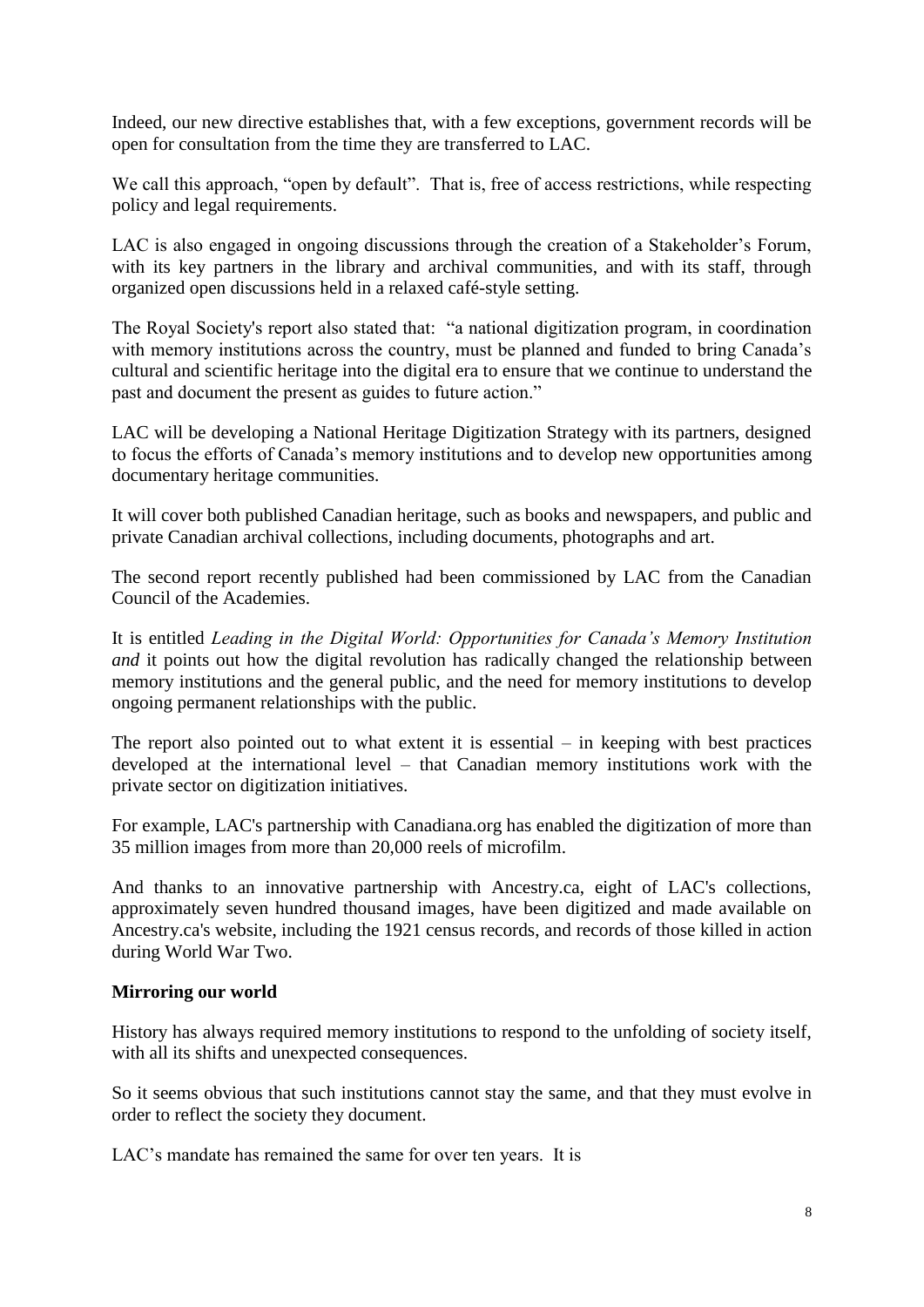- to preserve the documentary heritage of Canada for the benefit of present and future generations; and
- to serve as the continuing memory of the Government of Canada and its institutions.

I hope I have made it clear that the way this mandate is achieved has undergone a significant evolution, one that parallels the evolution of Canadian society itself.

Canadians are some of the most networked citizens in the world, and they have come to rely on the Web for information.

They also expect that government services will be available online.

In the area of social media alone, LAC has undergone a minor revolution.

LAC's website has become one of the most popular in the Government of Canada, with an average of 1.8 million visits a month. Its Flickr site has reached almost ten million views.

Government and public domain collections will soon be available through LAC's Web archives access portal, and as a founding member of the International Internet Preservation Consortium, LAC continues to work with more than 40 international memory institutions to improve Web archiving tools, standards and best practices.

Our unique status has allowed us to launch programs that support not only the library and archival communities, but all the communities involved in preserving our heritage, like the new Documentary Heritage Communities Program.

Listening to our clients has allowed us to focus our efforts where they are most valued, for example, a recent LAC web study revealed that the two top subjects of interest to Canadians were genealogy followed by records from the FWW.

We have already begun to digitize the complete service files from the First World War, all 640,000 of them, as well as other non-official documents, like memoirs, maps and photographs.

The work of digitizing the 32 million pages these files represent constitutes the biggest and most ambitious historical preservation project ever undertaken by LAC.

We've begun to renovate our major public space at 395 Wellington, in Canada's capital city. A cutting edge service will soon be available to replace AMICUS and the National Union Catalogue, which lists the holdings of LAC and those located at over 700 libraries across Canada, more than 30 million records of books, magazines, newspapers, government documents, theses, sound recordings, maps, electronic texts as well as items in Braille and large print.

Our archivists and librarians, working side by side, will continue to acquire, preserve and provide access to the past and changing record of current times, whatever form it comes in.

In short, LAC continues to reinvent itself, and to reflect the changing information landscape which surrounds it.

While it may not yet demonstrate a single, fixed identity, that is perhaps the point.